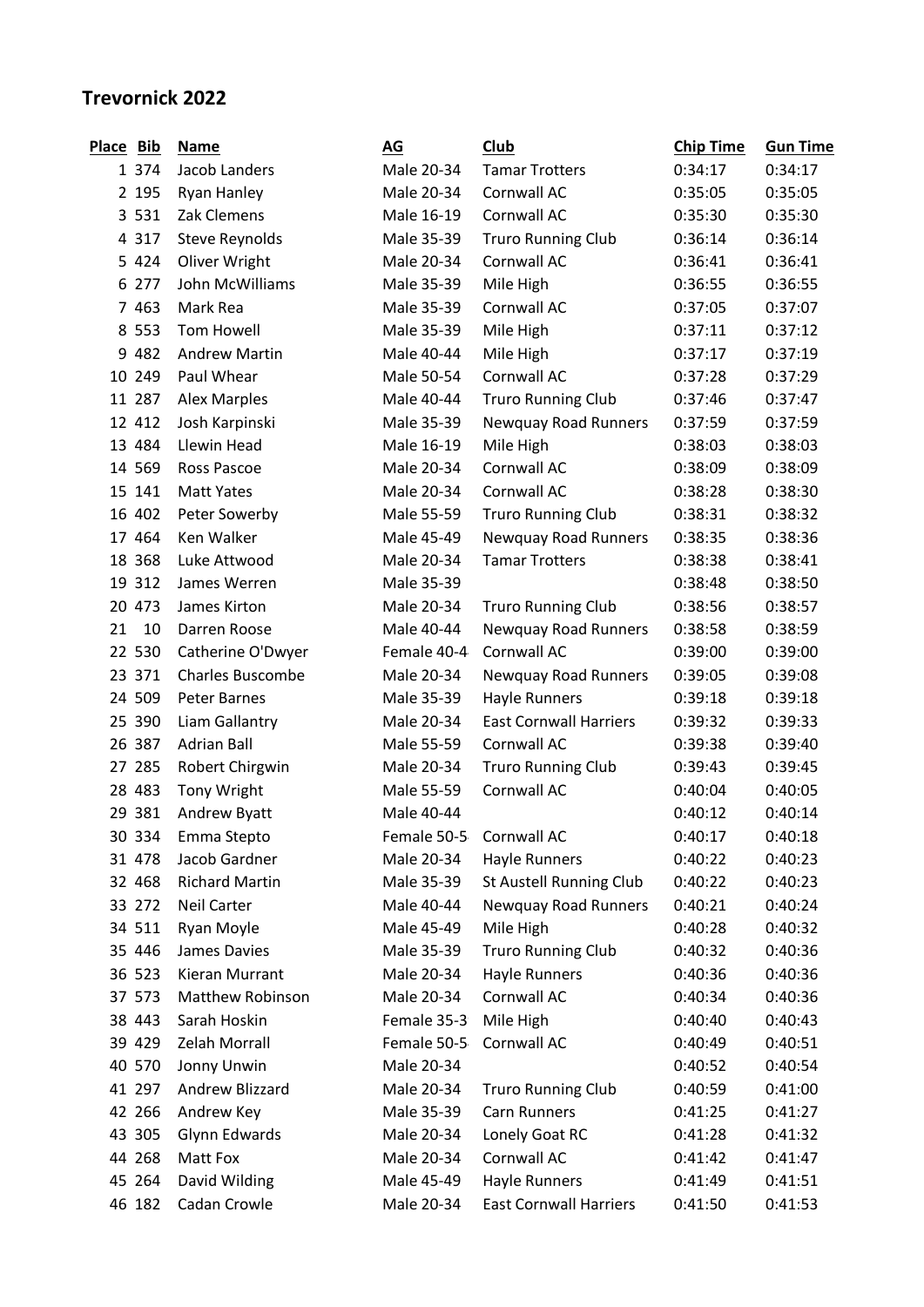| 47 533               | <b>Mike Dowrick</b>            | Male 45-49                | Cornwall AC                            | 0:41:55            | 0:41:56            |
|----------------------|--------------------------------|---------------------------|----------------------------------------|--------------------|--------------------|
| 48 501               | Craig Knuckey                  | Male 50-54                | Cornwall AC                            | 0:42:05            | 0:42:06            |
| 49 537               | Simon Knowles                  | Male 45-49                | Hayle Runners                          | 0:42:08            | 0:42:10            |
| 50 306               | Kevin Edwards                  | Male 55-59                | <b>Tamar Trotters</b>                  | 0:42:30            | 0:42:32            |
| 64<br>51             | Danny Staples                  | Male 16-19                | Cornwall AC                            | 0:42:29            | 0:42:32            |
| 52 519               | Gary Richards                  | Male 50-54                | Cornwall AC                            | 0:42:30            | 0:42:33            |
| 53 462               | Maisy Luke                     | Female 16-1               | Cornwall AC                            | 0:42:38            | 0:42:40            |
| 54 326               | Jo Temple                      | Female 20-3               | <b>Truro Running Club</b>              | 0:42:40            | 0:42:43            |
| 55 423               | <b>Adrian Mutsaers</b>         | Male 50-54                | Mile High                              | 0:42:44            | 0:42:48            |
| 56 488               | <b>Matt Harries</b>            | Male 20-34                | <b>Tamar Trotters</b>                  | 0:42:55            | 0:42:58            |
| 57 335               | Rosie Gibbons                  | Female 40-4               | Cornwall AC                            | 0:43:22            | 0:43:25            |
| 58<br>$\overline{2}$ | Paul Johnson                   | Male 35-39                | St Austell Running Club                | 0:43:22            | 0:43:28            |
| 59 439               | <b>Ralph Graves</b>            | Male 45-49                | <b>Truro Running Club</b>              | 0:43:30            | 0:43:34            |
| 60 522               | Jordan Frapwell                | Male 20-34                | <b>Newquay Road Runners</b>            | 0:43:37            | 0:43:38            |
| 61 154               | <b>Robin Watson</b>            | <b>Male 55-59</b>         | <b>Falmouth Road Runners</b>           | 0:43:46            | 0:43:49            |
| 62 214               | Jon Eldon                      | Male 60-64                | <b>Hayle Runners</b>                   | 0:43:56            | 0:43:58            |
| 63 479               | Carol Randall                  | Female 50-5               | Cornwall AC                            | 0:44:07            | 0:44:10            |
| 64 572               | <b>Mike Greer</b>              | Male 35-39                | St Austell Running Club                | 0:44:06            | 0:44:13            |
| 65 336               | James Taylor                   | Male 35-39                | Cornwall AC                            | 0:44:13            | 0:44:19            |
| 66 536               | Callum Pinch                   | Male 20-34                | <b>Truro Running Club</b>              | 0:44:12            | 0:44:20            |
| 67<br>43             | <b>Clive Finnimore</b>         | Male 45-49                | Looe Pioneers Running Cl               | 0:44:21            | 0:44:25            |
| 68 448               | Liam O'Neill                   | Male 20-34                | Hayle Runners                          | 0:44:34            | 0:44:44            |
| 69 108               | <b>Mathew Henderson</b>        | Male 20-34                | St Austell Running Club                | 0:44:47            | 0:44:54            |
| 70 347               | Richard Chynoweth              | Male 40-44                | <b>Truro Running Club</b>              | 0:44:59            | 0:45:05            |
| 71 422               | Andy Chase                     | Male 35-39                | St Austell Athletes Runnin             | 0:45:04            | 0:45:09            |
|                      |                                |                           |                                        |                    |                    |
| 72 258               | Arron Crowle                   | Male 20-34                | <b>East Cornwall Harriers</b>          | 0:45:07            | 0:45:11            |
| 73 465               | <b>Stuart Richards</b>         | Male 45-49                | <b>St Austell Running Club</b>         | 0:45:09            | 0:45:14            |
| 74 283               | Chris Chirgwin                 | Male 35-39                | <b>Truro Running Club</b>              | 0:45:10            | 0:45:17            |
| 75 230               | <b>Glynn Davis</b>             | Male 55-59                | <b>Carn Runners</b>                    | 0:45:17            | 0:45:19            |
| 76 481               | Leo Muid                       | <b>Male 40-44</b>         | <b>Falmouth Road Runners</b>           | 0:45:21            | 0:45:26            |
| 77<br>174            | Andy Stallard                  | Male 55-59                | <b>Truro Running Club</b>              | 0:45:28            | 0:45:30            |
| 78<br>48             | lain Walker                    | Male 65-69                | St Austell Running Club                | 0:45:27            | 0:45:32            |
| 79 321               | <b>Frazer Humbles</b>          | Male 35-39                | <b>Hayle Runners</b>                   | 0:45:37            | 0:45:44            |
| 80 139               | Mark Sweeney                   | Male 55-59                | <b>St Austell Running Club</b>         | 0:45:44            | 0:45:48            |
| 81 307               | lan Temple                     | Male 55-59                | <b>Bodmin Road Runners</b>             | 0:45:41            | 0:45:49            |
| 82 349               | Jonathan Berridge              | Male 50-54                | <b>Truro Running Club</b>              | 0:45:43            | 0:45:51            |
| 83 534               | Adam Carlyon                   | Male 35-39                | <b>Truro Running Club</b>              | 0:45:42            | 0:45:57            |
| 84 575               | <b>Benedicte Holtan Carter</b> | Female 40-4               | <b>Launceston Road Runners</b>         | 0:45:50            | 0:45:58            |
| 85 299               | Jason Elliott                  | Male 45-49                | <b>Newquay Road Runners</b>            | 0:46:08            | 0:46:14            |
| 86 251               | Sharon Daw                     | Female 55-5               | <b>East Cornwall Harriers</b>          | 0:46:13            | 0:46:17            |
| 87 100               | <b>Melodie Manners</b>         | Female 20-3               | Hayle Runners                          | 0:46:27            | 0:46:32            |
| 88 291               | <b>Martin Davis</b>            | Male 60-64                | <b>Newquay Road Runners</b>            | 0:46:34            | 0:46:38            |
| 89 516               | Stella Gardener                | Female 35-3               | Newquay Road Runners                   | 0:46:39            | 0:46:44            |
| 90 544               | <b>Hannah Matthews</b>         | Female 35-3               | <b>East Cornwall Harriers</b>          | 0:46:48            | 0:46:53            |
| 91 361               | Mark Williams                  | Male 55-59                | Hayle Runners                          | 0:46:50            | 0:46:57            |
| 92 398               | Luke Reed                      | Male 40-44                | <b>Newquay Road Runners</b>            | 0:46:54            | 0:46:59            |
| 93 179               | Revis Crowle                   | Female 60-6               | <b>East Cornwall Harriers</b>          | 0:46:57            | 0:47:02            |
| 94 103<br>95 565     | Ross Lawry<br>Alice Vage       | Male 45-49<br>Female 20-3 | St Austell Running Club<br>Cornwall AC | 0:46:57<br>0:46:56 | 0:47:04<br>0:47:05 |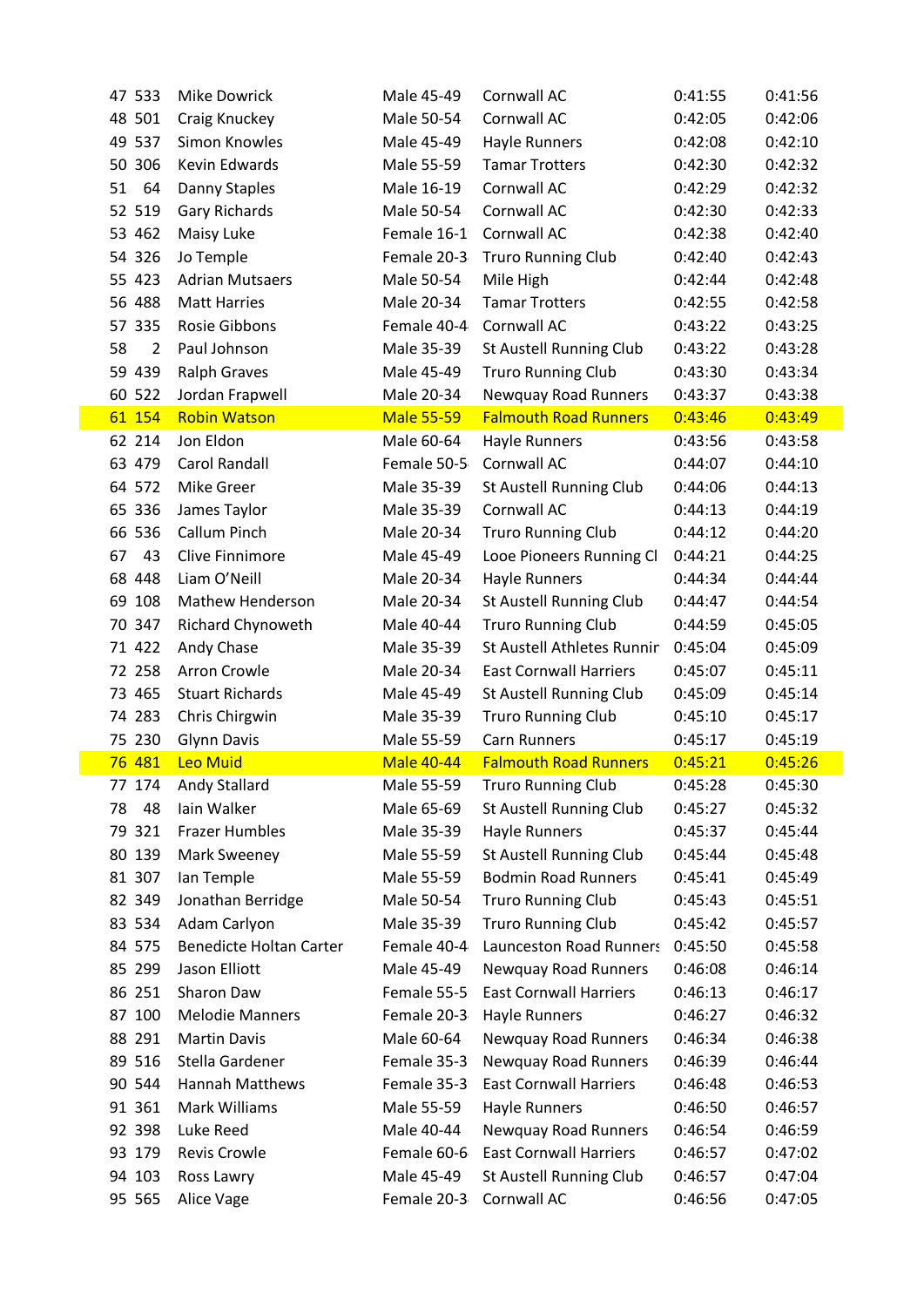| 96 410             | <b>Grace Barratt</b>       | Female 20-3               | <b>Newquay Road Runners</b>    | 0:47:06            | 0:47:11            |
|--------------------|----------------------------|---------------------------|--------------------------------|--------------------|--------------------|
| 97 209             | Martyn Prouse              | Male 45-49                | PB Running Club                | 0:47:13            | 0:47:20            |
| 98 259             | <b>Gregory May</b>         | Male 40-44                | <b>Carn Runners</b>            | 0:47:08            | 0:47:25            |
| 99 581             | Peter Parker               | Male 65-69                |                                | 0:47:28            | 0:47:31            |
| 100 515            | John Mitchell              | Male 35-39                |                                | 0:47:32            | 0:47:41            |
| 101<br>19          | Amanda Hewitt              | Female 45-4               | Cornwall AC                    | 0:47:37            | 0:47:44            |
| 102 499            | <b>Malcolm Roberts</b>     | Male 65-69                | St Austell Running Club        | 0:47:45            | 0:47:49            |
| 103 178            | Geoff Letchford            | Male 70-74                | Cornwall AC                    | 0:47:45            | 0:47:49            |
| 104 395            | <b>Stephen Gilks</b>       | Male 40-44                |                                | 0:47:39            | 0:47:54            |
| 105 234            | Katy Jenkins               | Female 40-4               | <b>Truro Running Club</b>      | 0:48:00            | 0:48:06            |
| 106<br>7           | Kelly Woodfine-Beard       | Female 40-4               | <b>Newquay Road Runners</b>    | 0:48:09            | 0:48:14            |
| 107 517            | Eve Hearle                 | Female 40-4               | Newquay Road Runners           | 0:48:13            | 0:48:18            |
| 108 554            | Joseph Stanford            | Male 45-49                | <b>Truro Running Club</b>      | 0:48:13            | 0:48:20            |
| 109 491            | Jane Bremner               | Female 65-6               | <b>Tamar Trotters</b>          | 0:48:10            | 0:48:21            |
| 110 476            | Susanne Wood               | Female 45-4               | Cornwall AC                    | 0:48:12            | 0:48:22            |
| 111 138            | Peter Allen                | Male 60-64                | <b>Newquay Road Runners</b>    | 0:48:23            | 0:48:29            |
| 112 407            | <b>Derrick Frantz</b>      | Male 55-59                | Cornwall AC                    | 0:48:24            | 0:48:34            |
| 113 325            | Andrew James               | Male 40-44                | Hayle Runners                  | 0:48:29            | 0:48:36            |
| 114 469            | Gemma Martin               | Female 45-4               |                                | 0:48:31            | 0:48:40            |
| 115 217            | Peter Hammond              | Male 50-54                | Cornwall AC                    | 0:48:40            | 0:48:44            |
| 116 460            | Jenny Stephens             | Female 20-3               | Cornwall AC                    | 0:48:36            | 0:48:45            |
| 117 323            | Craig Varcoe               | Male 20-34                |                                | 0:48:47            | 0:48:53            |
| 118 550            | Oli Nidds                  | Male 20-34                | Carn Runners                   | 0:48:43            | 0:48:55            |
| 119 101            | Debbie Harrison-Webb       | Female 50-5               | Hayle Runners                  | 0:48:53            | 0:48:59            |
| 120 339            | Lizzie Jenkins             | Female 35-3               |                                | 0:48:54            | 0:49:08            |
| 121 453            | Beth Popperwell            | Female 45-4               | Mile High                      | 0:49:05            | 0:49:12            |
| 122 576            | Hamid Khan                 | Male 45-49                | <b>ABRAS</b>                   | 0:49:12            | 0:49:18            |
| 123 440            | Matthew Wilson             | Male 45-49                | Cornwall AC                    | 0:49:08            | 0:49:19            |
| 124 562            | Joshua Grieb               | Male 20-34                | Newquay Road Runners           | 0:49:08            | 0:49:22            |
|                    |                            |                           | Mile High                      |                    | 0:49:27            |
| 125 451            | Hannah Fox                 | Female 45-4               |                                | 0:49:23            |                    |
| 126 561            | <b>Chris Parker</b>        | <b>Male 50-54</b>         | <b>Falmouth Road Runners</b>   | 0:49:25            | 0:49:31            |
| 127<br>28          | Marty Barnfield            | Male 45-49                | <b>Bodmin Road Runners</b>     | 0:49:27            | 0:49:34            |
| 128 353            | Paul Allan                 | Male 55-59                | Hayle Runners                  | 0:49:23            | 0:49:35            |
| 129 281            | Lydia Franks               | Female 20-3               | <b>Newquay Road Runners</b>    | 0:49:30            | 0:49:45            |
| 130 532            | Karen Harrison Pascoe      | Female 50-5               | Cornwall AC                    | 0:49:38            | 0:49:47            |
| 131 280            | Andrea Commons             | Female 50-5               |                                | 0:49:34            | 0:49:49            |
| 132 275            | Michael Counter            | Male 55-59                | St Austell Running Club        | 0:49:40            | 0:49:50            |
| 133 556            | Zack Hill                  | Male 20-34                | Cornwall AC                    | 0:49:48            | 0:49:58            |
| 134 419            | <b>Martin Hynes</b>        | Male 65-69                | <b>Launceston Road Runners</b> | 0:50:11            | 0:50:20            |
| 135 528            | <b>Thomas Moore</b>        | Male 40-44                | <b>Truro Running Club</b>      | 0:50:07            | 0:50:21            |
| 136 315            | Corinne Gerrard            | Female 50-5               | Hayle Runners                  | 0:50:34            | 0:50:42            |
| 137 541            | Gavin Rutledge             | Male 20-34                |                                | 0:50:31            | 0:50:42            |
| 138 551            | Lia Foreman                | Female 20-3               | Hayle Runners                  | 0:50:28            | 0:50:44            |
| 139 411            | <b>Thomas Downes</b>       | Male 20-34                |                                | 0:50:42            | 0:50:47            |
| 140 114            | <b>Eleanor Ellison</b>     | Female 65-6               | <b>Newquay Road Runners</b>    | 0:50:54            | 0:50:59            |
| 141 373            | Natasha Stevens            | Female 45-4               | <b>Bodmin Women's RC</b>       | 0:51:00            | 0:51:07            |
| 142 420            | Gemma Vivian               | Female 20-3               | Hayle Runners                  | 0:51:00            | 0:51:08            |
| 143 181<br>144 406 | Philip Johns<br>Emma Lydon | Male 20-34<br>Female 45-4 | Hayle Runners                  | 0:51:03<br>0:51:07 | 0:51:12<br>0:51:13 |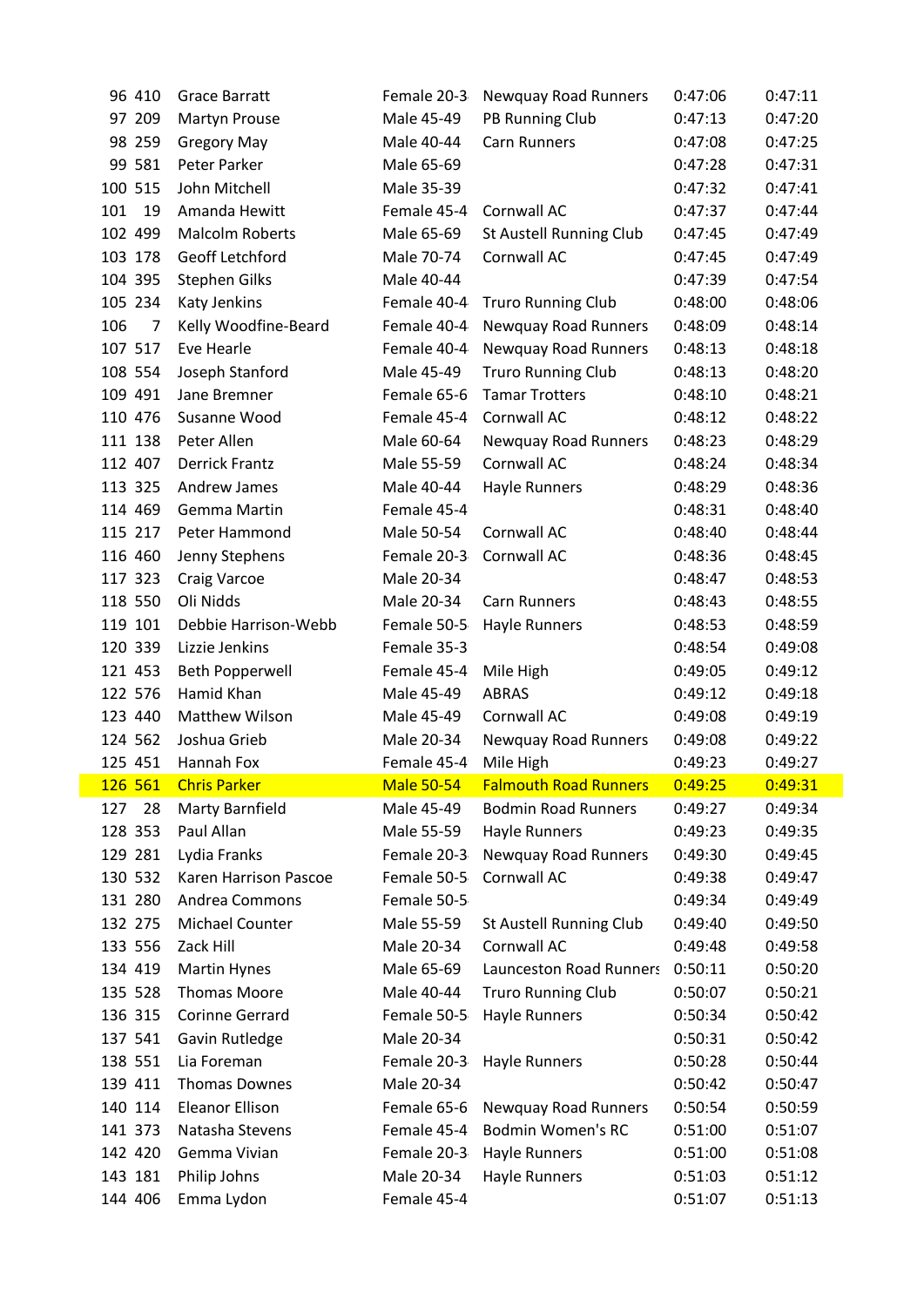| 145 540   | Martha Carlisle          |             | Female 20-3 Cornwall AC             | 0:51:03 | 0:51:13 |
|-----------|--------------------------|-------------|-------------------------------------|---------|---------|
| 146 308   | <b>Alison Temple</b>     | Female 55-5 | <b>Bodmin Road Runners</b>          | 0:51:07 | 0:51:15 |
| 147 560   | <b>Katie Robinson</b>    | Female 20-3 | <b>Falmouth Road Runners</b>        | 0:51:12 | 0:51:19 |
| 148 498   | <b>Grahame Mace</b>      | Male 45-49  | Looe Pioneers Running Cli           | 0:51:13 | 0:51:24 |
| 149 529   | Ellen Jones              | Female 20-3 | Cornwall AC                         | 0:51:19 | 0:51:29 |
| 150<br>47 | <b>Steve Mildenhall</b>  | Male 45-49  | Newquay Road Runners                | 0:51:30 | 0:51:35 |
| 151 547   | <b>Terence Venter</b>    | Male 20-34  |                                     | 0:51:34 | 0:51:38 |
| 152 144   | Sarah Wilkinson          | Female 60-6 | Newquay Road Runners                | 0:51:34 | 0:51:39 |
| 153 340   | <b>Gareth Perry</b>      | Male 40-44  | St Austell Running Club             | 0:51:31 | 0:51:41 |
| 154 265   | Wayne Lawry              | Male 50-54  | <b>Carn Runners</b>                 | 0:51:27 | 0:51:43 |
| 155 559   | Jaine Hynes              | Female 55-5 | <b>Launceston Road Runners</b>      | 0:51:39 | 0:51:47 |
| 156 413   | Andrew Ferguson          | Male 55-59  |                                     | 0:51:43 | 0:51:49 |
| 157 320   | Lisa Player              | Female 60-6 | Newquay Road Runners                | 0:51:46 | 0:51:52 |
| 75<br>158 | <b>Claire Mildenhall</b> | Female 45-4 | Newquay Road Runners                | 0:51:50 | 0:51:55 |
| 159 405   | Claire Winfield          | Female 50-5 | <b>Launceston Road Runners</b>      | 0:51:56 | 0:52:06 |
| 160 574   | Alan Barber              | Male 55-59  | Geelong Cross Country Cli           | 0:52:01 | 0:52:07 |
| 161 437   | Sarah Myford             | Female 55-5 | <b>Bodmin Road Runners</b>          | 0:52:05 | 0:52:12 |
| 162 262   | Debbie Mitchell          | Female 45-4 | Hayle Runners                       | 0:52:08 | 0:52:16 |
| 163 318   | Joe Beer                 | Male 50-54  | Hayle Runners                       | 0:52:08 | 0:52:16 |
| 164 502   | Frazer Mountford         | Male 40-44  | Newquay Road Runners                | 0:52:17 | 0:52:22 |
| 165<br>9  | <b>Mick Davison</b>      | Male 50-54  | Newquay Road Runners                | 0:52:13 | 0:52:25 |
| 166 392   | Joanna Marcinekova       | Female 40-4 | Cornwall AC                         | 0:52:16 | 0:52:27 |
| 167 480   | Harry Randall            | Male 20-34  |                                     | 0:52:25 | 0:52:34 |
| 168<br>92 | Lisa Talling             | Female 50-5 | Newquay Road Runners                | 0:52:27 | 0:52:38 |
| 169 568   | Karl Walker              | Male 60-64  | St Austell Running Club             | 0:52:34 | 0:52:49 |
| 170 113   | <b>Ashley Gates</b>      | Male 20-34  | St Austell Running Club             | 0:52:45 | 0:52:58 |
| 171 582   | Joel McCrystal           | Male 50-54  |                                     | 0:52:45 | 0:52:58 |
| 172 506   | Joanne Tapsell           | Female 45-4 | <b>Bodmin Women's RC</b>            | 0:52:52 | 0:52:58 |
| 173 104   | Meryl Elstone            | Female 50-5 | Carn Runners                        | 0:52:49 | 0:53:03 |
| 174 471   | <b>Anthony Burrows</b>   | Male 55-59  | Hayle Runners                       | 0:52:51 | 0:53:04 |
| 175       | 74 Isabel Irwin-Bowler   |             | Female 20-3 St Austell Running Club | 0:52:53 | 0:53:06 |
| 176 149   | Hannah Smith             | Female 20-3 | Hayle Runners                       | 0:52:58 | 0:53:14 |
| 177 438   | <b>Brian Wiles</b>       | Male 75-79  | <b>Launceston Road Runners</b>      | 0:53:19 | 0:53:29 |
| 178 130   | Miranda Flannigan        | Female 50-5 | Cornwall AC                         | 0:53:25 | 0:53:35 |
| 179 177   | Lee Evans                | Male 45-49  |                                     | 0:53:18 | 0:53:37 |
| 180 241   | Helen Stevenson          | Female 35-3 | <b>Bodmin Road Runners</b>          | 0:53:12 | 0:53:41 |
| 181 472   | Jon Mitchell             | Male 50-54  | Cornwall AC                         | 0:53:31 | 0:53:42 |
| 182 338   | Darren Hardwick          | Male 55-59  | Looe Pioneers Running Cli           | 0:53:32 | 0:53:44 |
| 183 513   | Tanya Coleman            | Female 50-5 | <b>Truro Running Club</b>           | 0:53:39 | 0:53:52 |
| 184 293   | Luke Ball-Hymns          | Male 20-34  | Newquay Road Runners                | 0:53:58 | 0:54:10 |
| 185 441   | Mandy Watts              | Female 50-5 | Newquay Road Runners                | 0:54:05 | 0:54:10 |
| 186 489   | Neil Gray                | Male 50-54  |                                     | 0:54:13 | 0:54:19 |
| 187 425   | Adrian Henwood           | Male 45-49  |                                     | 0:54:06 | 0:54:20 |
| 188 367   | Stephen Hutchinson       | Male 70-74  | Bude Rats (Run and Tri)             | 0:54:10 | 0:54:22 |
| 189 520   | Carl Williams            | Male 45-49  |                                     | 0:54:22 | 0:54:32 |
| 190 563   | Karina Bowers            | Female 40-4 | St Austell Running Club             | 0:54:26 | 0:54:33 |
| 191 505   | <b>Daisy Booker</b>      | Female 20-3 | <b>Falmouth Road Runners</b>        | 0:54:26 | 0:54:36 |
| 192 332   | Marlene Grobler          | Female 40-4 | Carn Runners                        | 0:54:23 | 0:54:39 |
| 193<br>69 | Joanne Barry             | Female 45-4 | JP Fitness Cornwall                 | 0:54:28 | 0:54:44 |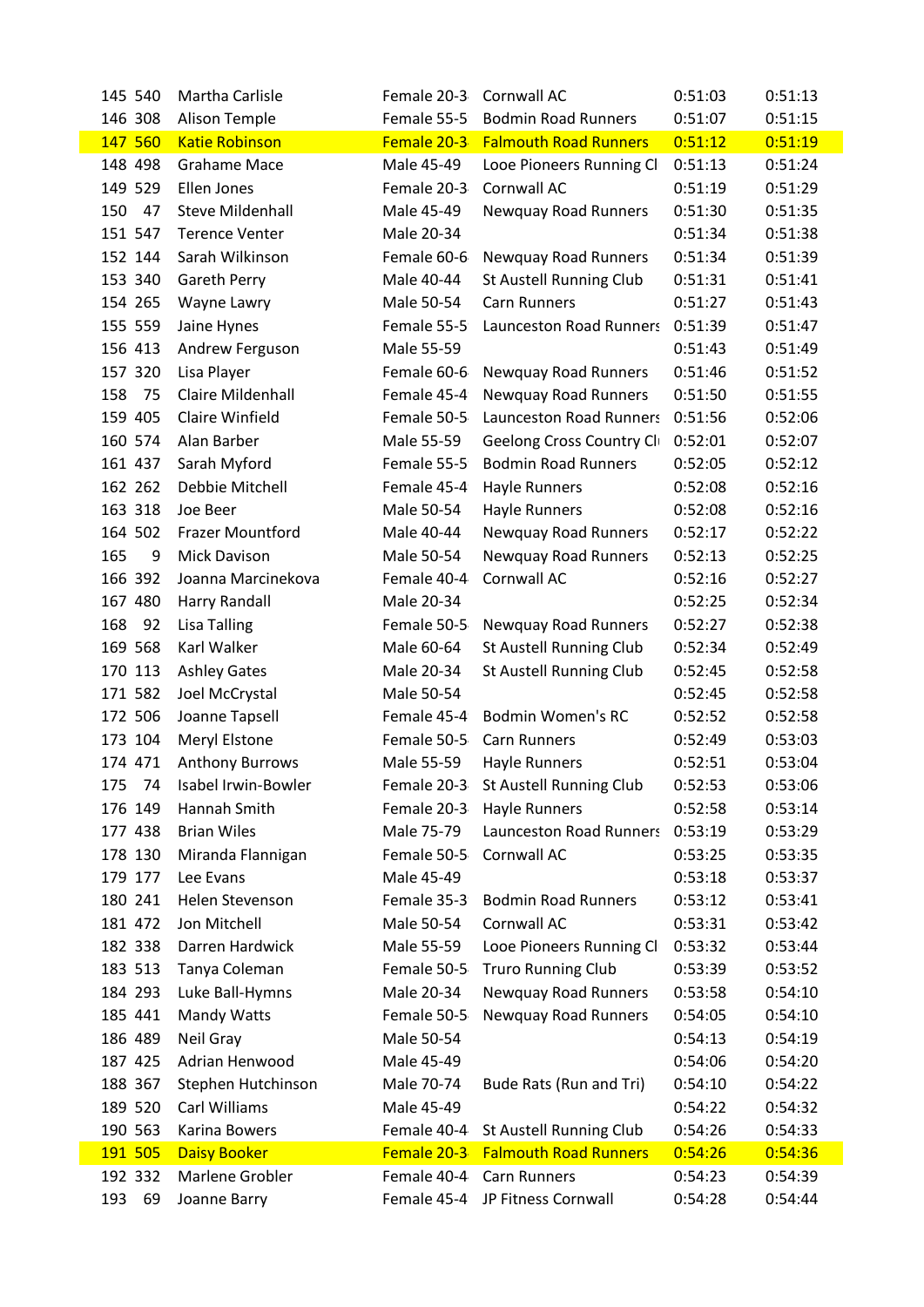| 194 496             | <b>Matthew Wild</b>            | Male 20-34                | JP Fitness Cornwall            | 0:54:36            | 0:54:53            |
|---------------------|--------------------------------|---------------------------|--------------------------------|--------------------|--------------------|
| 195 151             | <b>Martin Grieb</b>            | Male 45-49                | Newquay Road Runners           | 0:54:51            | 0:54:57            |
| 196<br>90           | Sophie Talling                 | Female 20-3               | <b>Newquay Road Runners</b>    | 0:54:52            | 0:55:02            |
| 197 191             | <b>Tracey Nicholls</b>         | Female 55-5               | Cornwall AC                    | 0:54:59            | 0:55:08            |
| 198 445             | Samuel McQuigg                 | Male 50-54                | St Austell Running Club        | 0:54:56            | 0:55:22            |
| 199 426             | C Henwood Henwood              | Female 45-4               |                                | 0:55:09            | 0:55:23            |
| 200 300             | Amanda Munslow                 | Female 20-3               |                                | 0:55:15            | 0:55:23            |
| 201 359             | <b>Tristan Lang</b>            | Male 45-49                | <b>Truro Running Club</b>      | 0:55:14            | 0:55:28            |
| 202 274             | <b>Martin Gregory</b>          | Male 55-59                | Looe Pioneers Running Cl       | 0:55:18            | 0:55:30            |
| 203 521             | Hannah Wright                  | Female 35-3               |                                | 0:55:14            | 0:55:36            |
| 204 494             | Val Carter                     | Female 55-5               |                                | 0:55:35            | 0:55:37            |
| 205<br>$\mathbf{1}$ | John Beard                     | Male 40-44                | Newquay Road Runners           | 0:55:26            | 0:55:46            |
| 206<br>67           | Neil Ham                       | Male 55-59                | JP Fitness Cornwall            | 0:55:37            | 0:55:47            |
| 207 497             | Satnam Basram                  | Male 60-64                | Cornwall AC                    | 0:55:42            | 0:55:53            |
| 208 324             | Jennifer Forbes                | Female 35-3               | <b>Hayle Runners</b>           | 0:55:38            | 0:55:54            |
| 209 431             | Mitch Singer                   | Male 40-44                |                                | 0:55:41            | 0:56:04            |
| 210 408             | Sarah Ryan                     | Female 40-4               | <b>Newquay Road Runners</b>    | 0:56:00            | 0:56:12            |
| 211 161             | Andy Moore                     | Male 60-64                | Hayle Runners                  | 0:56:05            | 0:56:20            |
| 212 546             | <b>Brett Stepto</b>            | Male 45-49                | Cornwall AC                    | 0:56:20            | 0:56:32            |
| 213 341             | Lyndsey Retallick              | Female 35-3               | PB Running Club                | 0:56:09            | 0:56:33            |
| 214 252             | Chunky (Antony) Penhaul        | Male 70-74                | <b>Hayle Runners</b>           | 0:56:20            | 0:56:35            |
| 215 525             | Sam Murray                     | Female 55-5               | <b>Hayle Runners</b>           | 0:56:33            | 0:56:48            |
| 216 110             | Jackie Cope                    | Female 65-6               | <b>Falmouth Road Runners</b>   | 0:56:38            | 0:56:55            |
| 217 449             | Wietske Hansen                 | Female 55-5               | Carn Runners                   | 0:56:42            | 0:56:56            |
| 218 200             | Katie Bullock                  | Female 35-3               | Newquay Road Runners           | 0:56:45            | 0:56:57            |
| 219 393             | <b>Trevor Lee</b>              | Male 60-64                | <b>Truro Running Club</b>      | 0:56:49            | 0:56:59            |
| 220 380             | <b>Holly Byatt</b>             | Female 20-3               |                                | 0:56:36            | 0:57:07            |
| 221<br>63           | Kirsty Clayton                 | Female 45-4               | PB Running Club                | 0:56:48            | 0:57:10            |
| 222 352             | Jo Bales                       | Female 40-4               |                                | 0:56:55            | 0:57:16            |
| 223 223             | Ritchie Richardson             | Male 55-59                | <b>Bodmin Road Runners</b>     | 0:57:07            | 0:57:18            |
| 224 535             | <b>Becky Andrews</b>           |                           | Female 40-4 Truro Running Club | 0:56:56            | 0:57:20            |
| 225 201             | <b>Richard Collett</b>         | Male 35-39                | <b>Hayle Runners</b>           | 0:57:11            | 0:57:27            |
| 226 180             | Robert Kernaghan               | Male 50-54                | Looe Pioneers Running Cl       | 0:57:15            | 0:57:28            |
| 227 366             | Angeline Hadfield              | Female 35-3               | <b>Truro Running Club</b>      | 0:57:13            | 0:57:37            |
| 228 311             | Katrina Werren                 | Female 35-3               |                                | 0:57:22            | 0:57:41            |
| 229 566             | Nicola Edwards                 | Female 40-4               | <b>Newquay Road Runners</b>    | 0:57:29            | 0:57:47            |
| 230 207             | <b>Georgia Witchell</b>        | Female 50-5               | <b>Falmouth Road Runners</b>   | 0:57:41            | 0:57:50            |
| 231 555             | <b>Karen Parker</b>            | Female 55-5               | <b>Falmouth Road Runners</b>   | 0:57:42            | 0:57:51            |
| 232 228             | Linda Cuff                     | Female 55-5               | Looe Pioneers Running Cl       | 0:57:22            | 0:57:53            |
| 233<br>14           | <b>Tracy Mckenzie</b>          | Female 40-4               | Newquay Road Runners           | 0:57:36            | 0:57:54            |
| 234 162             | <b>Tamzin Davey</b>            | Female 50-5               | Cornwall AC                    | 0:57:41            | 0:58:09            |
| 235 136             | Louise Cooke-Davies            | Female 50-5               | <b>Newquay Road Runners</b>    | 0:57:59            | 0:58:11            |
| 236 490             | Mike Lemin                     | Male 60-64                | <b>Tamar Trotters</b>          | 0:58:00            | 0:58:17            |
| 237<br>76           |                                | <b>Male 60-64</b>         | <b>Falmouth Road Runners</b>   | 0:58:03            | 0:58:19            |
|                     | <b>Max Burrows</b>             |                           |                                |                    |                    |
| 238 514             | Fiona Gamble                   | Female 35-3               | <b>Hayle Runners</b>           | 0:58:06            | 0:58:23            |
| 239 348             | Amanda Berridge                | Female 40-4               | <b>Truro Running Club</b>      | 0:57:59            | 0:58:24            |
| 240 485             | Lewis Edwards                  | Male 35-39                | Cornwall AC                    | 0:57:58            | 0:58:33            |
| 241 344<br>242 286  | Lisa Wilson<br>Neill Furlonger | Female 45-4<br>Male 35-39 | <b>Truro Running Club</b>      | 0:58:25<br>0:58:37 | 0:58:47<br>0:58:55 |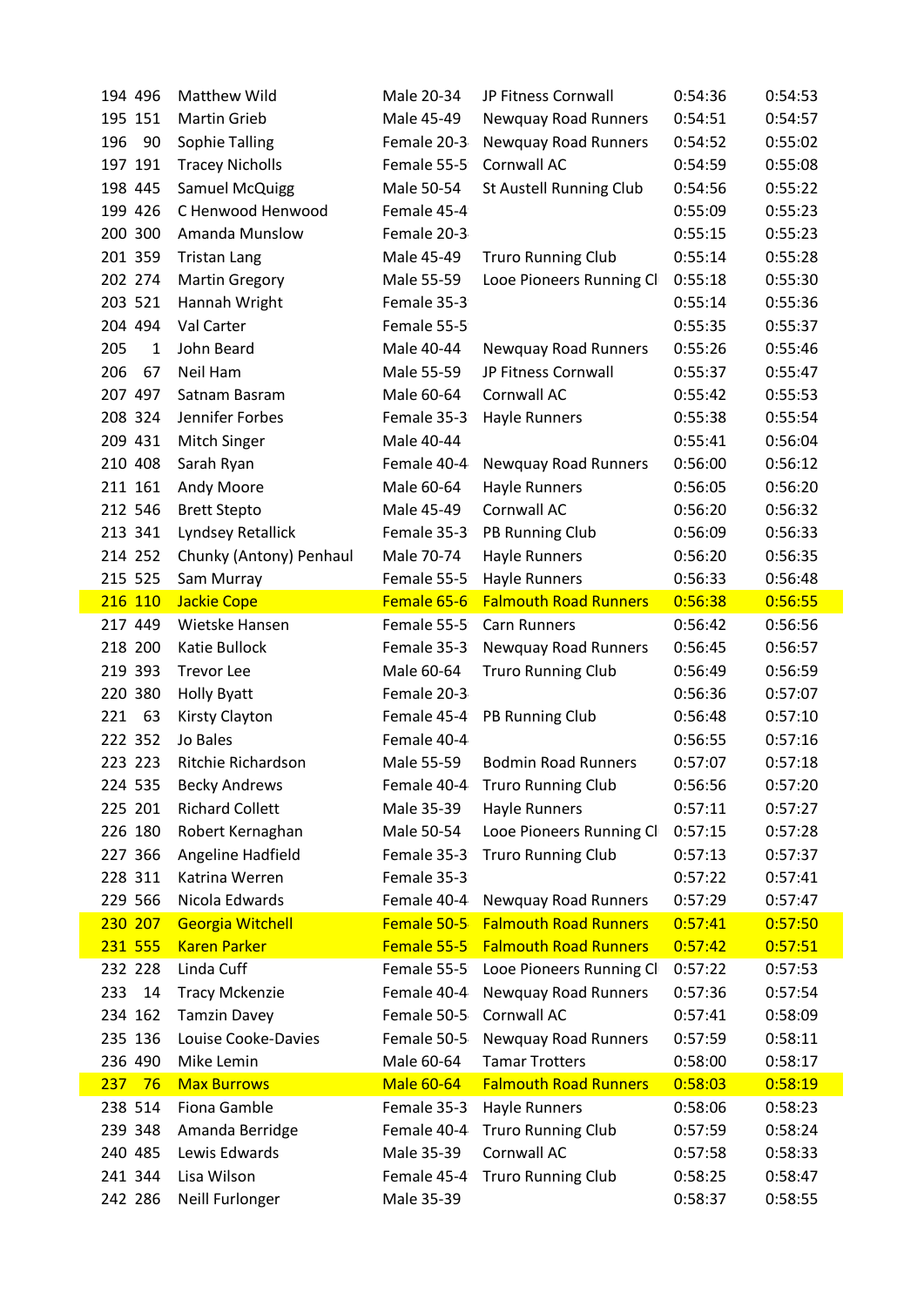| 243 288      | Jane Stedman            | Female 55-5       | <b>Bodmin Road Runners</b>             | 0:58:30 | 0:58:56 |
|--------------|-------------------------|-------------------|----------------------------------------|---------|---------|
| 244 62       | <b>Ruth Avery</b>       |                   | Female 45-4 JP Fitness Cornwall        | 0:58:42 | 0:58:59 |
| 245 346      | Kayleigh Stott          |                   | Female 35-3 PB Running Club            | 0:58:36 | 0:59:00 |
| 246 427      | <b>James Danks</b>      | <b>Male 40-44</b> | <b>Falmouth Road Runners</b>           | 0:58:43 | 0:59:00 |
| 247 123      | <b>Bryony Halliday</b>  |                   | Female 20-3 Cornwall AC                | 0:58:51 | 0:59:03 |
| 248 458      | Izzy Cook               | Female 16-1       | Bys Vyken Race Team                    | 0:58:43 | 0:59:08 |
| 249 539      | Jamie Dodds             | Male 20-34        |                                        | 0:58:42 | 0:59:09 |
| 250 164      | Gail Cory               | Female 50-5       | <b>East Cornwall Harriers</b>          | 0:58:51 | 0:59:22 |
| 251 358      | Ian Savigar             | Male 55-59        | <b>East Cornwall Harriers</b>          | 0:59:11 | 0:59:27 |
| 252 345      | <b>Kate Stevens</b>     | Female 45-4       | St Austell Running Club                | 0:59:08 | 0:59:29 |
| 253 487      | Dawn Diprose            |                   | Female 55-5 East Cornwall Harriers     | 0:59:01 | 0:59:31 |
| 254 271      | Janet Ritchie           | Female 60-6       | <b>Carn Runners</b>                    | 0:59:37 | 0:59:51 |
| 255 447      | Jean Cutlan             |                   | Female 55-5 St Austell Athletes Runnin | 0:59:39 | 0:59:52 |
| 256 189      | Lorraine Brown          |                   | Female 50-5 Truro Running Club         | 0:59:41 | 1:00:01 |
| 257 578      | Katie Wadeson           | Female 20-3       |                                        | 0:59:57 | 1:00:19 |
| 258 579      | Lauren Pattison         |                   | Female 20-3 St Austell Athletes Runnin | 0:59:51 | 1:00:21 |
| 259 350      | Juliet Stewart          |                   | Female 55-5 Truro Running Club         | 1:00:06 | 1:00:26 |
| 260 558      | Camellia Bullingham     |                   | Female 20-3 Truro Running Club         | 1:00:05 | 1:00:27 |
| 261 329      | <b>Geraldine Hyslop</b> |                   | Female 65-6 Falmouth Road Runners      | 1:00:12 | 1:00:30 |
| 262 577      | Carol Wadeson           | Female 50-5       |                                        | 1:00:08 | 1:00:30 |
| 263 384      | <b>Richard May</b>      | Male 55-59        |                                        | 1:00:17 | 1:00:37 |
| 264 507      | Ashley Holt             |                   | Female 20-3 Carn Runners               | 1:00:38 | 1:00:52 |
| 265 153      | Sharon Chapman          | Female 50-5       | Newquay Road Runners                   | 1:00:36 | 1:00:55 |
| 266 129      | John Barnes             | Male 60-64        | <b>Launceston Road Runners</b>         | 1:00:47 | 1:00:59 |
| 267 279      | Clare Mclellan          | Female 45-4       |                                        | 1:00:41 | 1:01:01 |
| 268 184      | <b>Nick Miles</b>       | Male 65-69        | Newquay Road Runners                   | 1:00:58 | 1:01:05 |
| 269<br>36    | Julie Oxenham           | Female 45-4       | <b>Bodmin Road Runners</b>             | 1:00:36 | 1:01:05 |
| 270 310      | Kerri Rowe              | Female 40-4       | <b>Bodmin Road Runners</b>             | 1:00:37 | 1:01:07 |
| 271 391      | <b>Caroline Cross</b>   |                   | Female 20-3 Cornwall AC                | 1:00:39 | 1:01:13 |
| 272 137      | <b>Judy Gluyas</b>      |                   | Female 55-5 East Cornwall Harriers     | 1:00:48 | 1:01:17 |
| 273 147      | Nicky Brenton           |                   | Female 50-5 Bodmin Road Runners        | 1:00:53 | 1:01:21 |
| 274<br>38    | Francis Vosper          | Male 60-64        | <b>Bodmin Road Runners</b>             | 1:00:52 | 1:01:21 |
| 275 399      | Michelle Kanes          | Female 35-3       | Newquay Road Runners                   | 1:01:12 | 1:01:32 |
| 276 526      | Sarah Eriksson          | Female 50-5       | <b>Newquay Road Runners</b>            | 1:01:13 | 1:01:33 |
| 277 278      | Gillian Onley           | Female 55-5       | Cornwall AC                            | 1:01:25 | 1:01:35 |
| 278<br>18    | Sally Fletcher          | Female 55-5       | St Austell Running Club                | 1:01:14 | 1:01:37 |
| 279 301      | Richard Jenkin          | Male 75-79        | Cornwall AC                            | 1:01:18 | 1:01:39 |
| 280 372      | Phillip Henwood         | Male 45-49        | Newquay Road Runners                   | 1:01:29 | 1:01:41 |
| 281 203      | <b>Thomas Grafton</b>   | Male 45-49        | <b>Truro Running Club</b>              | 1:01:20 | 1:01:43 |
| 282<br>$-71$ | <b>Sarah Booker</b>     | Female 50-5       | <b>Falmouth Road Runners</b>           | 1:01:31 | 1:01:46 |
| 283 538      | Will Rowe               | Male 20-34        |                                        | 1:01:20 | 1:01:48 |
| 284 542      | Jennifer Buckland       | Female 50-5       | Hayle Runners                          | 1:01:29 | 1:01:52 |
| 285 109      | Donna Fisher            | Female 35-3       | Newquay Road Runners                   | 1:01:34 | 1:01:54 |
| 286 417      | <b>Claire Fisher</b>    | Female 20-3       |                                        | 1:01:33 | 1:01:54 |
| 287 432      | <b>Stephen Bailey</b>   | Male 40-44        |                                        | 1:01:49 | 1:01:59 |
| 288 204      | Sarah Steed             | Female 45-4       | <b>East Cornwall Harriers</b>          | 1:01:33 | 1:02:00 |
| 289<br>98    | <b>Trevor Cornish</b>   | Male 55-59        | <b>Hayle Runners</b>                   | 1:01:56 | 1:02:20 |
| 290 330      | Jane Pett               | Female 45-4       | JP Fitness Cornwall                    | 1:02:20 | 1:02:37 |
| 291 567      | Daniela Walker          | Female 45-4       | St Austell Running Club                | 1:02:23 | 1:02:38 |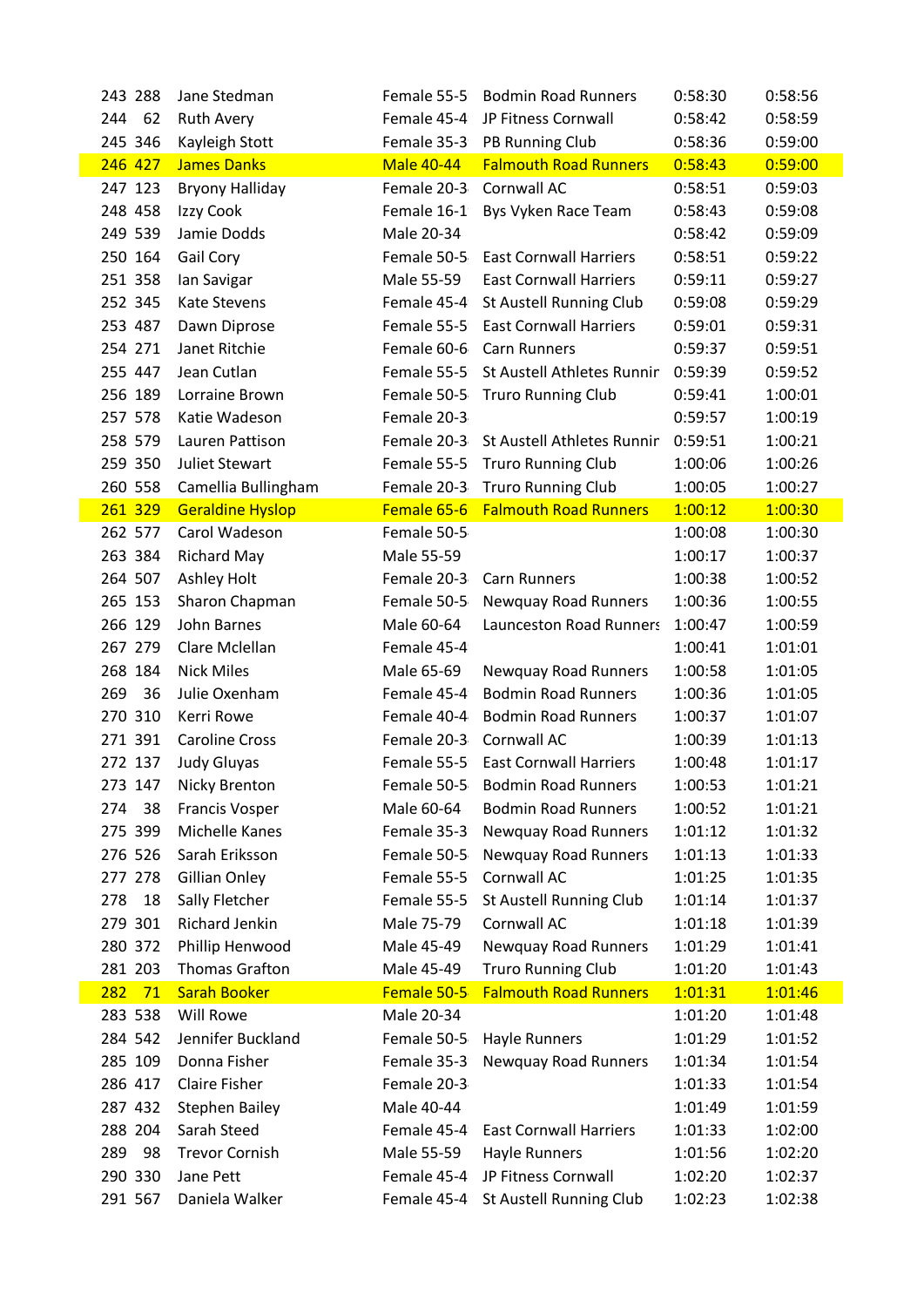| 292 337   | Morwenna Paterson       | Female 45-4       | JP Fitness Cornwall                 | 1:02:21 | 1:02:38 |
|-----------|-------------------------|-------------------|-------------------------------------|---------|---------|
| 293 466   | Jeanette Turpin         | Female 45-4       | <b>East Cornwall Harriers</b>       | 1:02:35 | 1:03:02 |
| 294 400   | Emma Alee               | Female 40-4       | Plymouth Musketeers Rui             | 1:02:35 | 1:03:09 |
| 295 450   | Margaret Clark          | Female 60-6       | Hayle Runners                       | 1:02:58 | 1:03:21 |
| 296<br>13 | <b>Claire Barlow</b>    | Female 45-4       | <b>Bodmin Road Runners</b>          | 1:02:55 | 1:03:22 |
| 297 475   | <b>Alan Brandwood</b>   | <b>Male 70-74</b> | <b>Falmouth Road Runners</b>        | 1:03:06 | 1:03:25 |
| 298 224   | Louise Richardson       | Female 45-4       | <b>Bodmin Road Runners</b>          | 1:03:07 | 1:03:35 |
| 299 152   | John Tilley             | Male 70-74        | <b>Bodmin Road Runners</b>          | 1:03:07 | 1:03:35 |
| 300 198   | <b>Diana Raiker</b>     |                   | Female 20-3 Falmouth Road Runners   | 1:03:26 | 1:03:41 |
| 301 518   | Susan Rescorl           | Female 60-6       | <b>Bodmin Women's RC</b>            | 1:03:26 | 1:03:47 |
| 302 227   | <b>Alison Cox</b>       | Female 55-5       | <b>Bodmin Women's RC</b>            | 1:03:26 | 1:03:47 |
| 303 298   | Simon James             | Male 50-54        | Cornwall AC                         | 1:03:47 | 1:03:58 |
| 55<br>304 | <b>Robert Willcocks</b> | <b>Male 60-64</b> | <b>Falmouth Road Runners</b>        | 1:03:54 | 1:04:10 |
| 31<br>305 | <b>David Wilton</b>     | <b>Male 65-69</b> | <b>Falmouth Road Runners</b>        | 1:03:58 | 1:04:14 |
| 306 435   | Leah Jenkins            | Female 20-3       |                                     | 1:03:59 | 1:04:22 |
| 307 434   | <b>Toby Manfield</b>    | Male 20-34        |                                     | 1:03:59 | 1:04:22 |
| 308 213   | Dave Lean               | Male 60-64        | <b>East Cornwall Harriers</b>       | 1:03:54 | 1:04:27 |
| 87<br>309 | Nikki Pritchard         | Female 40-4       | <b>East Cornwall Harriers</b>       | 1:04:01 | 1:04:33 |
| 310 378   | Martine Hill            | Female 45-4       | <b>Newquay Road Runners</b>         | 1:03:56 | 1:04:35 |
| 311<br>21 | Des Evans               | Male 70-74        | Newquay Road Runners                | 1:04:32 | 1:04:41 |
| 312<br>77 | <b>Theresa Clark</b>    | Female 55-5       | Hayle Runners                       | 1:04:25 | 1:04:47 |
| 313 379   | Linda Tout              | Female 70-7       | <b>Tamar Trotters</b>               | 1:04:30 | 1:04:49 |
| 314 116   | lan Ringer              | Male 75-79        | <b>Bodmin Road Runners</b>          | 1:04:50 | 1:04:58 |
| 315 564   | Wendy Lowe              | Female 65-6       | <b>Bodmin Women's RC</b>            | 1:04:42 | 1:05:03 |
| 316 493   | Eoin Stockdale          | Male 50-54        | Carn Runners                        | 1:04:39 | 1:05:06 |
| 317 190   | Andrew Brown            | Male 55-59        | <b>Truro Running Club</b>           | 1:04:56 | 1:05:22 |
| 318 457   | Damian Cook             | Male 50-54        | Bys Vyken Race Team                 | 1:05:08 | 1:05:32 |
| 319 171   | Janet Watson            | Female 65-6       | Carn Runners                        | 1:05:18 | 1:05:39 |
| 320 294   | Alan Byron              | Male 50-54        | Newquay Road Runners                | 1:05:30 | 1:05:50 |
| 321<br>68 | Julie Cypher            | Female 45-4       | St Austell Running Club             | 1:05:19 | 1:05:54 |
| 322       | 34 Melanie Nile         |                   | Female 45-4 St Austell Running Club | 1:05:27 | 1:06:02 |
| 99<br>323 | Jo Craddock             | Female 50-5       | St Austell Running Club             | 1:05:39 | 1:06:02 |
| 324 492   | Ray Goodright           | Male 75-79        | <b>East Cornwall Harriers</b>       | 1:05:35 | 1:06:08 |
| 325<br>70 | Jennifer Lawson         | Female 55-5       | Newquay Road Runners                | 1:06:06 | 1:06:21 |
| 326 459   | Shona Mullen            | Female 55-5       |                                     | 1:05:57 | 1:06:21 |
| 327 226   | Samantha Ewart          | Female 45-4       | St Austell Running Club             | 1:05:54 | 1:06:26 |
| 328 383   | Daniel Varcoe           | Male 35-39        |                                     | 1:06:11 | 1:06:31 |
| 329 401   | Jasmine Robinson        | Female 20-3       | Plymouth Musketeers Rur             | 1:06:01 | 1:06:35 |
| 35<br>330 | Kathryn Marsh           | Female 45-4       | <b>Carn Runners</b>                 | 1:06:28 | 1:06:45 |
| 331 409   | Darren Blenkinsop       | Male 50-54        | <b>Tamar Trotters</b>               | 1:06:27 | 1:06:45 |
| 332 240   | Julie Hogan             | Female 55-5       | <b>East Cornwall Harriers</b>       | 1:06:18 | 1:06:52 |
| 333<br>29 | Emma Lawry              | Female 45-4       | St Austell Running Club             | 1:06:38 | 1:06:58 |
| 334 327   | Nicky Sowerby           | Female 55-5       | <b>Truro Running Club</b>           | 1:06:38 | 1:07:00 |
| 335<br>5  | Rebecca Shore           | Female 50-5       | St Austell Running Club             | 1:06:50 | 1:07:10 |
| 336 290   | David Ingram            | Male 50-54        |                                     | 1:07:12 | 1:07:31 |
| 81<br>337 | Mary Mullarkey          | Female 70-7       | <b>East Cornwall Harriers</b>       | 1:06:55 | 1:07:33 |
| 338 231   | Judy Jameson            | Female 60-6       | <b>Carn Runners</b>                 | 1:07:28 | 1:07:47 |
| 339 454   | Sandra Haynes           | Female 55-5       | Looe Pioneers Running Cl            | 1:07:27 | 1:07:55 |
| 340 455   | Tamsyn McGrane          | Female 40-4       |                                     | 1:07:39 | 1:08:05 |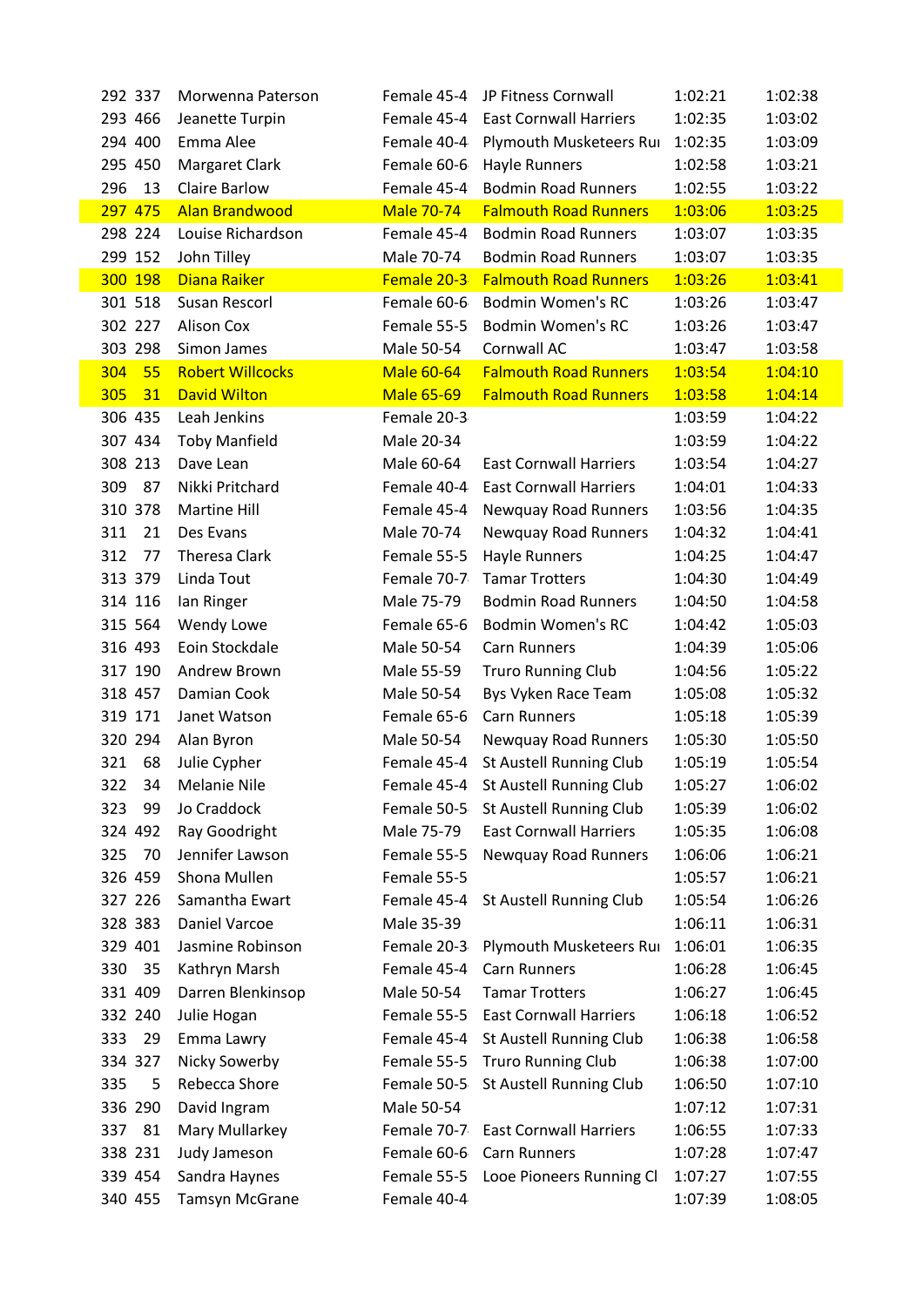| 341 456 |    | Dale Clarke              | Male 50-54        |                                    | 1:07:39 | 1:08:06 |
|---------|----|--------------------------|-------------------|------------------------------------|---------|---------|
| 342 548 |    | Mark Squire              | Male 65-69        | Hayle Runners                      | 1:07:46 | 1:08:07 |
| 343     | 73 | Jennifer Burden          | Female 40-4       | St Austell Running Club            | 1:07:50 | 1:08:24 |
| 344 477 |    | Sarah Douglas            | Female 40-4       | St Austell Running Club            | 1:08:08 | 1:08:42 |
| 345 316 |    | <b>Claire Stone</b>      | Female 35-3       | Hayle Runners                      | 1:08:40 | 1:09:05 |
| 346 580 |    | Paula Osborne            | Female 45-4       | PB Running Club                    | 1:09:05 | 1:09:32 |
| 347 543 |    | <b>Aileen Barwell</b>    | Female 60-6       | <b>Falmouth Road Runners</b>       | 1:09:16 | 1:09:36 |
| 348 276 |    | Michaela Harrison        | Female 40-4       | <b>Plymouth Harriers</b>           | 1:09:27 | 1:09:45 |
| 349 170 |    | Sarah Choak              | Female 50-5       | <b>Carn Runners</b>                | 1:09:28 | 1:09:48 |
| 350 284 |    | Lucy Dawe                | Female 20-3       |                                    | 1:09:53 | 1:10:15 |
| 351     | 11 | Helen Cattran            | Female 55-5       | <b>Hayle Runners</b>               | 1:09:52 | 1:10:17 |
| 352 527 |    | <b>Susan Thomas</b>      | Female 45-4       | Hayle Runners                      | 1:09:52 | 1:10:17 |
| 353 245 |    | Peter Middlehurst        | Male 70-74        | Newquay Road Runners               | 1:10:02 | 1:10:27 |
| 354 428 |    | Karen Warner             | Female 55-5       | Newquay Road Runners               | 1:10:37 | 1:10:50 |
| 355 168 |    | Theresa Williams         | Female 60-6       | St Austell Running Club            | 1:10:25 | 1:11:01 |
| 356     | 88 | Margaret Wade            | Female 70-7       | <b>Carn Runners</b>                | 1:10:45 | 1:11:02 |
| 357     | 84 | Kathy Saunders           | Female 65-6       | Looe Pioneers Running Cli          | 1:10:34 | 1:11:03 |
| 358 549 |    | Helen Squire             | Female 55-5       | <b>Hayle Runners</b>               | 1:10:43 | 1:11:06 |
| 359     | 61 | <b>Helen Staples</b>     | Female 45-4       | <b>Carn Runners</b>                | 1:10:50 | 1:11:21 |
| 360 508 |    | Michelle Dunn            | Female 35-3       | St Austell Running Club            | 1:11:17 | 1:11:35 |
| 361 216 |    | Tim Cutlan               | Male 50-54        | St Austell Athletes Runnin         | 1:11:29 | 1:11:49 |
| 362 135 |    | <b>Wendy Williams</b>    | Female 60-6       | JP Fitness Cornwall                | 1:11:33 | 1:11:50 |
| 363 328 |    | <b>Jeremy Booker</b>     | <b>Male 50-54</b> | <b>Falmouth Road Runners</b>       | 1:11:32 | 1:11:55 |
| 364 342 |    | James Penhaligon         | Male 35-39        | Newquay Road Runners               | 1:11:44 | 1:11:57 |
| 365 461 |    | <b>Natalie Blewett</b>   | Female 40-4       |                                    | 1:11:31 | 1:11:58 |
| 366 115 |    | Peter Middleton          | Male 65-69        | St Austell Running Club            | 1:11:25 | 1:12:01 |
| 367 255 |    | <b>Christine Todd</b>    | Female 60-6       | St Austell Running Club            | 1:11:25 | 1:12:01 |
| 368     | 83 | <b>Catherine Trerise</b> | Female 50-5       | Cornwall AC                        | 1:11:37 | 1:12:06 |
| 369 430 |    | Lesley Taphouse          | Female 60-6       | <b>Bodmin Road Runners</b>         | 1:11:38 | 1:12:07 |
| 370 486 |    | Victoria Hall            | Female 45-4       |                                    | 1:11:57 | 1:12:17 |
| 371 504 |    | <b>Bryan King</b>        |                   | Male 65-69 Plymouth Musketeers Rur | 1:11:51 | 1:12:24 |
| 372 155 |    | <b>Gregg Norton</b>      | Male 40-44        | St Austell Running Club            | 1:11:49 | 1:12:26 |
| 373 314 |    | Deborah Peters           | Female 45-4       |                                    | 1:11:49 | 1:12:26 |
| 374 503 |    | Louise King              | Female 55-5       | Plymouth Musketeers Rui            | 1:11:56 | 1:12:28 |
| 375 500 |    | Lisa Light               | Female 60-6       | Plymouth Musketeers Rui            | 1:11:56 | 1:12:28 |
| 376 442 |    | Ann Foster               | Female 70-7       | <b>Tamar Trotters</b>              | 1:12:10 | 1:12:30 |
| 377 173 |    | <b>Fiona Russell</b>     | Female 55-5       | <b>Truro Running Club</b>          | 1:12:18 | 1:12:40 |
| 378 159 |    | Julie Bolitho            | Female 55-5       | <b>Hayle Runners</b>               | 1:12:29 | 1:12:52 |
| 379 206 |    | Samantha Hunkin          | Female 50-5       | <b>East Cornwall Harriers</b>      | 1:12:27 | 1:12:59 |
| 380 414 |    | Claire Payne             | Female 50-5       | <b>Carn Runners</b>                | 1:13:18 | 1:13:50 |
| 381 222 |    | Jackie Stone             | Female 55-5       | Hayle Runners                      | 1:13:49 | 1:14:13 |
| 382     | 85 | <b>Timothea Cardell</b>  | Female 80-8       | Hayle Runners                      | 1:13:50 | 1:14:18 |
| 383 197 |    | Jane Naylor              | Female 60-6       | Hayle Runners                      | 1:13:58 | 1:14:20 |
| 384 474 |    | Georgina Purvis          | Female 45-4       | <b>Truro Running Club</b>          | 1:13:55 | 1:14:22 |
| 385 112 |    | Amy Gates                | Female 20-3       | St Austell Running Club            | 1:14:17 | 1:14:48 |
| 386     | 37 | Jacqui Martin            | Female 50-5       | St Austell Running Club            | 1:14:18 | 1:14:49 |
| 387 295 |    | <b>Steph Hancock</b>     | Female 45-4       | St Austell Running Club            | 1:14:19 | 1:14:52 |
| 388 545 |    | Sarah Howard             | Female 45-4       | Cornwall AC                        | 1:14:43 | 1:15:12 |
| 389 510 |    | Sarah Hardy              | Female 40-4       | <b>Bodmin Women's RC</b>           | 1:14:54 | 1:15:32 |